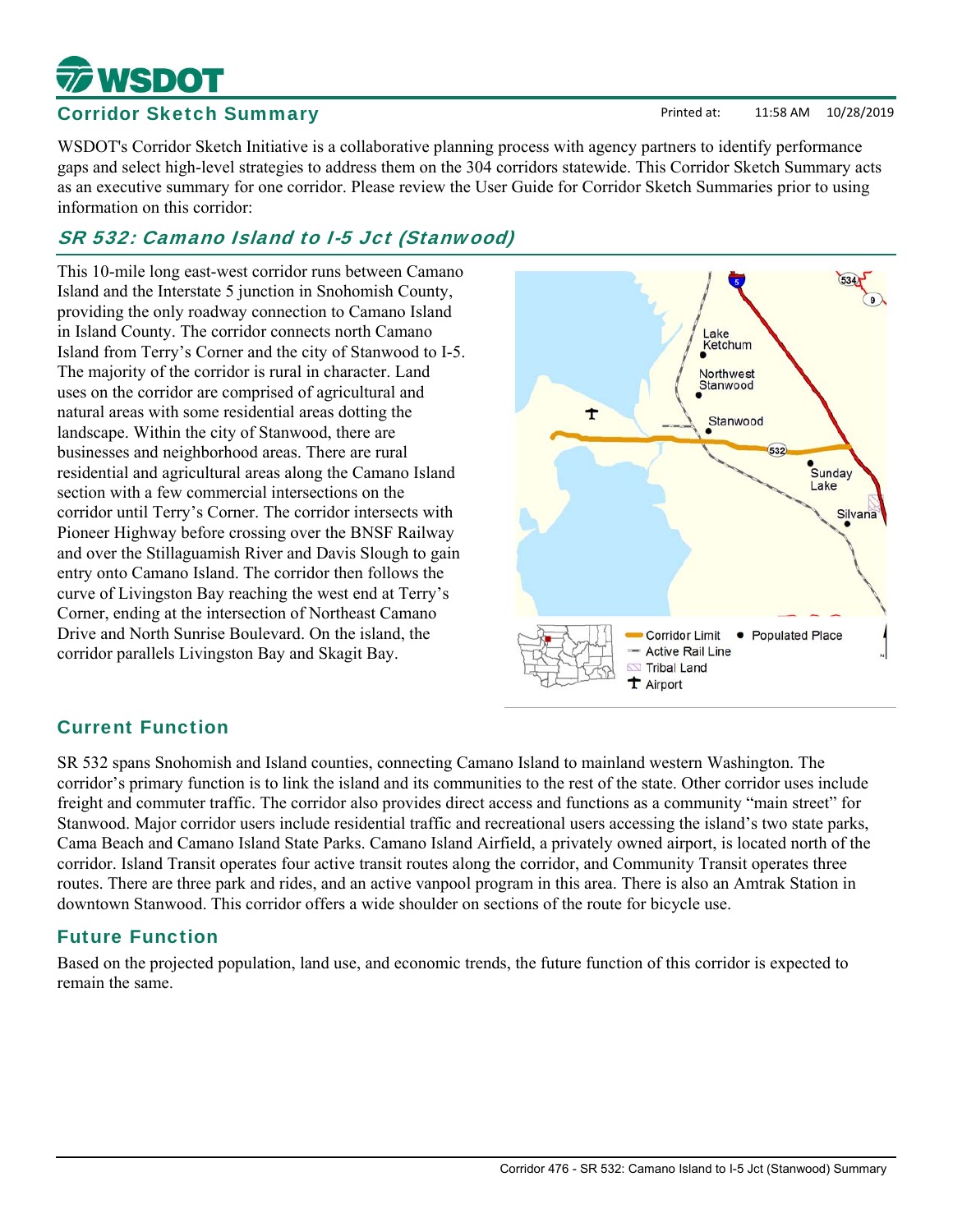# Highlights and Performance

SR 532 is a mostly two-lane, undivided, signalized highway that includes a center turn lane, in the Snohomish County section, and occasional turn lanes at intersections in Island County. The corridor expands to three and then four lanes at the I-5 junction. It also occasionally includes a right turn or passing lane in Snohomish County. The annual average daily traffic on this corridor is highest on the Stillaguamish River Bridge and lowest at the I-5 Interchange.

• Over 98% of surveyed pavements on the corridor are in fair or better condition.

• The improved Davis Slough Bridge has decreased flooding on this section of the corridor.

• There is one well-utilized park and ride lot on the corridor by I-5.

• Providing turning and climbing lanes, and implementing intersection improvements on the Snohomish County portion of the corridor has decreased congestion.

• The elimination of several fish passage barriers has improved fish habitat along the corridor.

• There is good frequency and access to Transit, except on weekends when there is no service.

### What's working well? The Controller what needs to change?

- About 25% of the corridor experiences congestion on a regular basis.
- There is one critical seismic retrofit need on the corridor and it is the corridor's single access point for Camano Island.
- There are four fish passage barriers present on the corridor.
- The corridor has a medium habitat connectivity rating.

| WSDOT monitors the state system in ongoing efforts to track asset performance. For this corridor, WSDOT finds: |  |  |  |
|----------------------------------------------------------------------------------------------------------------|--|--|--|
|                                                                                                                |  |  |  |

| High          | <b>Low</b> |                                               |  |
|---------------|------------|-----------------------------------------------|--|
| 19,671        |            | 14,612 Annual Average Daily Traffic (AADT)    |  |
| 3.6%          | 36%        | <b>Bus/Truck Percent</b>                      |  |
|               | 21.32      | Number of Lane Miles                          |  |
|               |            | # of Signalized/Stop Controlled Intersections |  |
| \$107,349,000 |            | Corridor Investments (2005-2016)              |  |
|               |            |                                               |  |

### **Preservation**

Roadway Surface Type



# **Mobility**

Percent of Corridor Congested (Statewide Screen)

| 0% | 20%                             | 40% | 60% | 80% | 100% |
|----|---------------------------------|-----|-----|-----|------|
|    | ■ % Congested ■ % Not Congested |     |     |     |      |

| <b>Environment</b>                                            |                                                                           | Protect                   | Restore/Enhance/<br>Assess             |  |
|---------------------------------------------------------------|---------------------------------------------------------------------------|---------------------------|----------------------------------------|--|
| <b>Fish Barriers</b>                                          |                                                                           | 42.9% Passable            | 57.1% to Do                            |  |
| Noise Walls                                                   |                                                                           | 0% Built                  | 0% Proposed                            |  |
| Chronic<br><b><i><u>Fnvironmental</u></i></b><br>Deficiencies |                                                                           | 0% Resolved               | 0% Unresolved                          |  |
| Wildlife<br>Connectivity                                      |                                                                           | 0 Structures in Place     | 2 High Priority Miles                  |  |
| Stormwater<br>Treatment                                       |                                                                           | 5 BMPs                    | Retrofit Prioritization<br>in progress |  |
| 99.1                                                          | % of Corridor with high potential for increased<br><b>Climate Impacts</b> |                           |                                        |  |
| $\overline{4}$                                                | <b>Wetland Mitigation Locations</b>                                       |                           |                                        |  |
| None                                                          |                                                                           | <b>Historical Bridges</b> |                                        |  |

1) 2015 data unless otherwise noted. 2) For more information see the User Guide for Corridor Sketch Summaries at http://bit.ly/WSDOTcorridorsketch

### What we heard from our partners

WSDOT collected feedback from agency partners. Key themes included:

- The City of Stanwood predicts peak hour congestion at SR 532, at the 64th, 98th, and 270th intersections, will increase with regional growth resulting in backups in the surrounding area, potentially blocking driveways and adjacent intersections.
- An active transportation network gap between 95th Avenue and Pioneer Highway, and the city of Stanwood is seeking improvements to the pedestrian and bicycling network to encourage active transportation.
- The I-5 park and ride is always full and there is a desire for it to be expanded.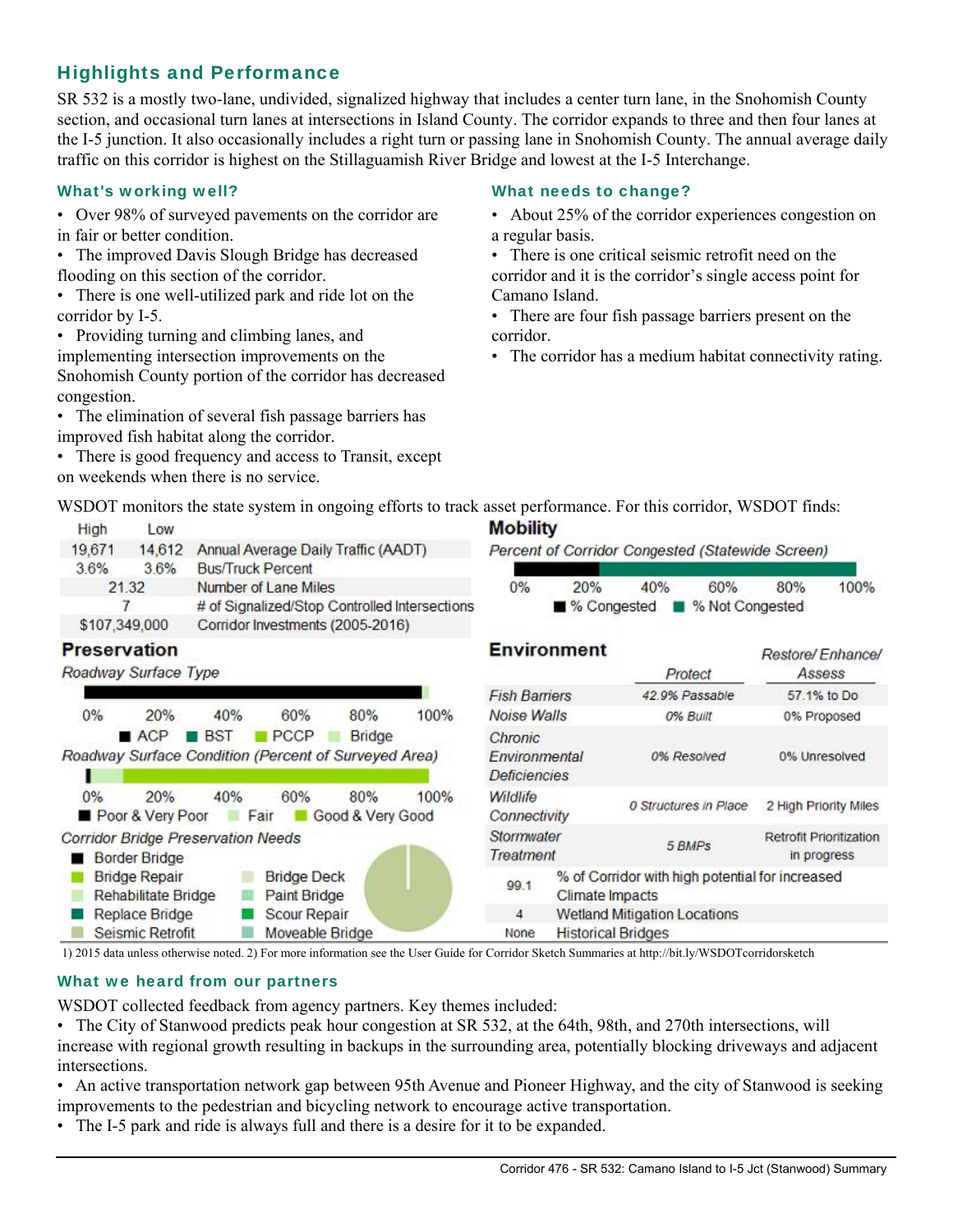# **Strategies**

**Economic Vitality**

WSDOT identified the following strategies and associated actions to keep the corridor working well and address performance gaps. Regional partners collaborated on high-level mobility strategies. The identified strategies are not meant to be all-inclusive, nor an established list of priorities. Further evaluation is needed before any strategy can be recommended as a solution to address performance. Project funding decisions will take place at the programming phase, and are subject to statewide prioritization. For more strategy information, visit the Corridor Sketch Summary User Guide.

### Policy Goals / Strategies Description and Near-Term Actions

| <b>Economic Vitality</b>     |                                                                                                                                                                                                                            |
|------------------------------|----------------------------------------------------------------------------------------------------------------------------------------------------------------------------------------------------------------------------|
| Under Development            | WSDOT will continue to work with partners in developing strategies to address<br>economic vitality.                                                                                                                        |
| <b>Environment</b>           |                                                                                                                                                                                                                            |
| Protect and Maintain         | Protect and maintain existing assets that provide environmental function (these<br>include WSDOT's mitigation sites, storm water systems, fish passable culverts).                                                         |
| <b>Enhance or Restore</b>    | Enhance or restore natural areas and environmental functions associated with the<br>multimodal transportation system.                                                                                                      |
| <b>Fish Barrier Retrofit</b> | WSDOT has prioritized the removal of state-owned culverts that block habitat for<br>salmon and steelhead. See interactive map of uncorrected fish barriers at<br>http://www.wsdot.wa.gov/Projects/FishPassage/default.htm. |
| <b>Mobility</b>              |                                                                                                                                                                                                                            |
| Assessment                   | A mobility performance strategy has not been identified by WSDOT.                                                                                                                                                          |
| <b>Preservation</b>          |                                                                                                                                                                                                                            |
| Maintenance                  | Based on expenditure history, it is expected that the top three activities will continue<br>to be maintenance on snow and ice control, pavement repair, and vegetation control.                                            |
| Pavement                     | WSDOT has identified one Pavement action in the next six years encompassing 25%<br>of the corridor.                                                                                                                        |
| <b>Safety</b>                |                                                                                                                                                                                                                            |
| Investment                   | WSDOT has identified two Safety Investment actions in the next six years<br>encompassing 17% of the corridor.                                                                                                              |
| Stewardship                  |                                                                                                                                                                                                                            |
| Planning                     | Under Practical Solutions, the Corridor Sketch Initiative identifies corridor<br>performance, and assesses alternative strategies to improve the quality, effectiveness,<br>and efficiency of the transportation system.   |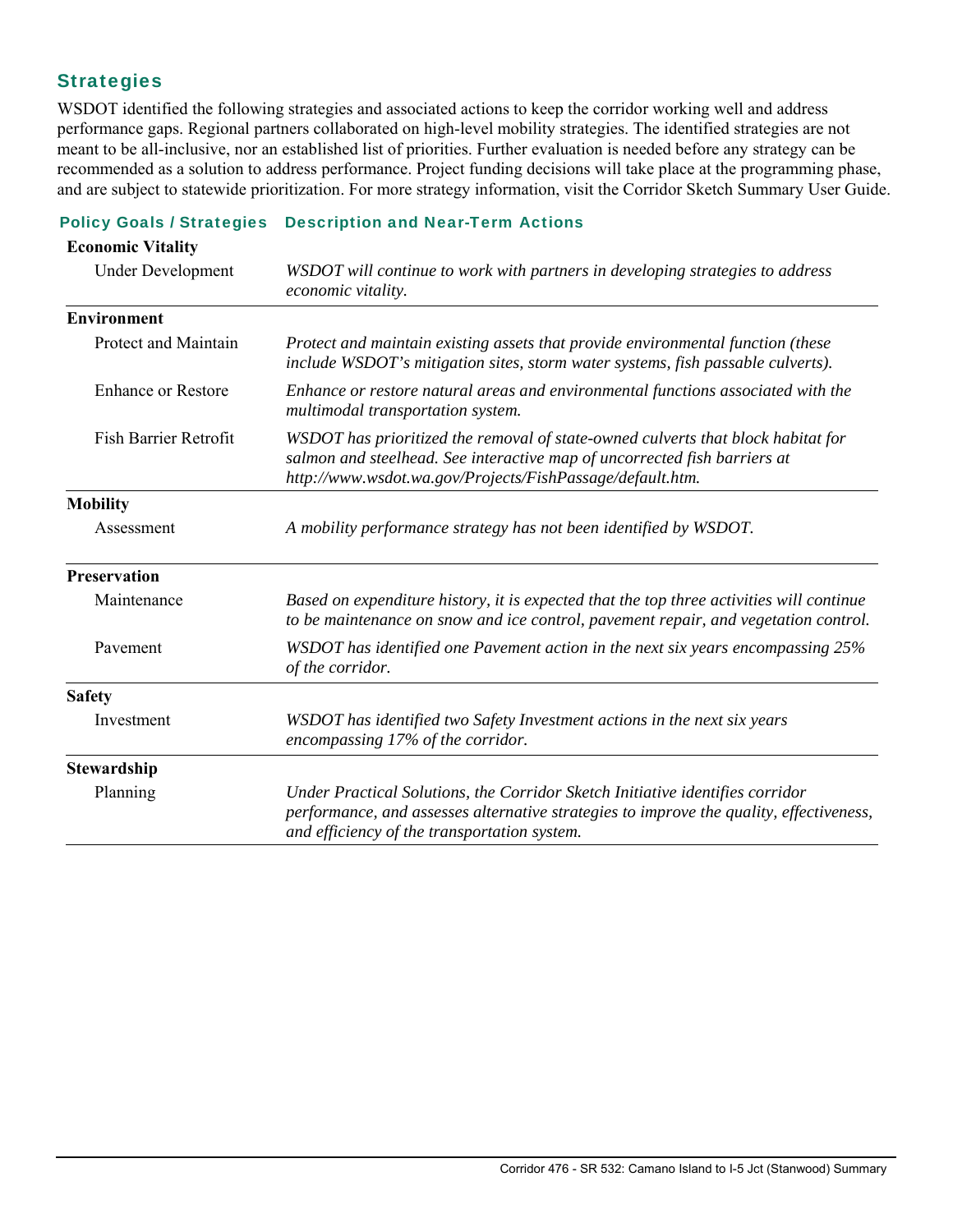# **WSDOT**

Mobility assessment for segment of Corridor 476 SR 532: Island County/Bridge to Island Crossing (Milepost 0.0-2.9)

SR 532 is the only connection to Camano Island from the mainland. Nearly all employment is off the island.

The segment experiences heavy commuter traffic in the morning and evening.

### Corridor Segment Characteristics

- Average daily traffic on the segment was 18,909 vehicles in 2015. Freight accounted for 3.6% of traffic.
- The speed limit on the segment is 45 mph.
- Seasonal peaks, as well as commuter demand influence the demand on the segment.
- The segment is a two-lane road.
- Lane width on the segment is 11-feet, shoulders range from six to eight feet.
- There are seven bus pullouts on the segment.

## Contributing Factors

- The segment links the residential community to employment centers resulting in two daily peaks, one in the morning and one in the evening.
- The segment is the only link to Camano Island resulting in potential delays during events requiring bridge closures, such as extreme weather or collisions.
- There are eight intersections with county roads with challenging left turns causing delays.
- I-5 park and ride is always full in the early mornings discouraging transit ridership.
- Over-reliance on personal motor vehicle for most trips due to a lack of multimodal options along segment.
- Modal options limited to infrequent transit available only on weekdays, has resulted in increased single occupancy vehicle trips.
- Bicycle and pedestrians use on (often narrow) shoulder can discourage use of active transportation on this segment.
- Limited non-motorized crossing opportunities at transit stops, as well as other county road intersections make it difficult for users to utilize transit stops.

### Mobility Strategies: Operational Improvements

- Improve intersection geometrics for greater throughput.
- Implement access management strategies that reduces conflict points and increases throughput.
- Provide traveler information to drivers on roadway conditions such as incidents, travel time, weather, emergency, and alternatives to manage delay.

# Demand Management

- Improve transit, cycling, walking, ridesharing, and vanpooling options to meet peak commuter demand. Policy Change
- Identify WSDOT goals and policies for working with our partners for park and ride facility improvement.

### Further Study

- Study effectiveness of the Stanwood Park and Ride/ Boeing Shuttle.
- Collect traveler information to help understand transit use gaps.
- Collect park and ride use data to help understand frequency and service to increase ridership.



SR 532 Camano Gateway and Davis Slough Bridge